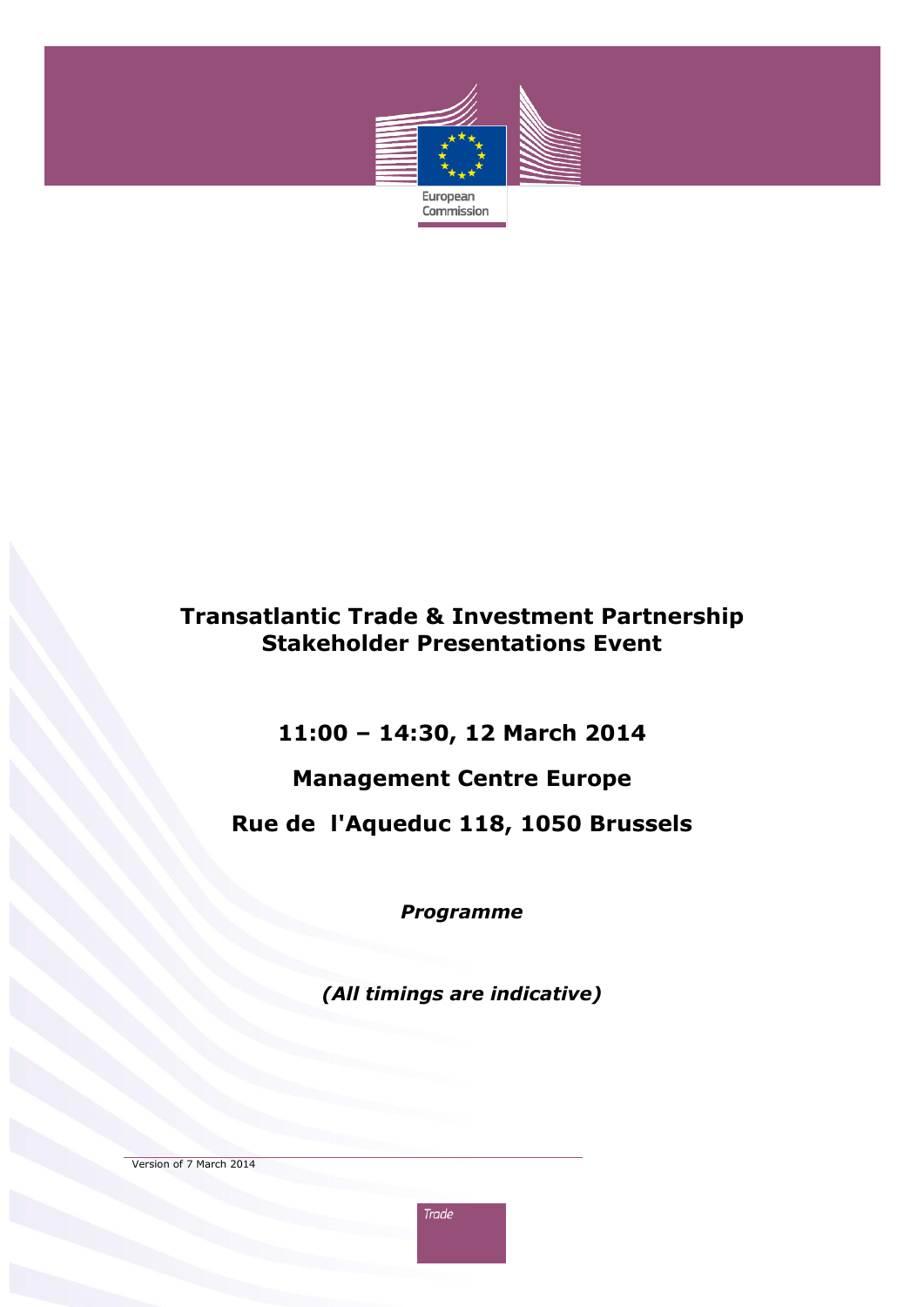#### **SESSION ONE: ROOM to be advised**

### **Issues related to manufacturing including horizontal regulatory coherence, technical barriers to trade (TBT), sectors**

**11:00** BEUC (European Consumers Organisation) – Johannes Kleis, Head of Communications

*Regulatory coherence: Blessing or curse for consumers?*

**11:09** AmCham EU – Hendrik Bourgeois, Chair of AmCham EU

*The benefits of regulatory coherence for the transatlantic economy*

**11:18** European Risk Forum – Dirk Hudig, Secretary General

*Towards a common scientific space: Developing a shared approach to science, procedural and evidentiary quality, and risk analysis in the EU and US regulatory process*

**11:27** International Forum of Inspection Agencies – Hilary Reid Evans, Deputy Director General

*Conformity assessment - a tool for trade and an aid to SMEs*

- **11:36** ANEC Stephen Russell, Secretary General *Technical regulations, standards and consumer protection*
- **11:45** Coalition for Sensible Safeguards Virginia Robnett, Coalition Coordinator *Issues related to rules on the regulatory system in the U.S.*
- **11:54** EFPIA Maria Trallero, Director Trade Policy *TTIP - An opportunity to strengthen the transatlantic pharmaceutical market*
- **12:03** US Generic Pharmaceutical Association Jonathan Marks, Vice President International Affairs

*TTIP: Creating a pathway to US and EU regulatory convergence for pharmaceuticals*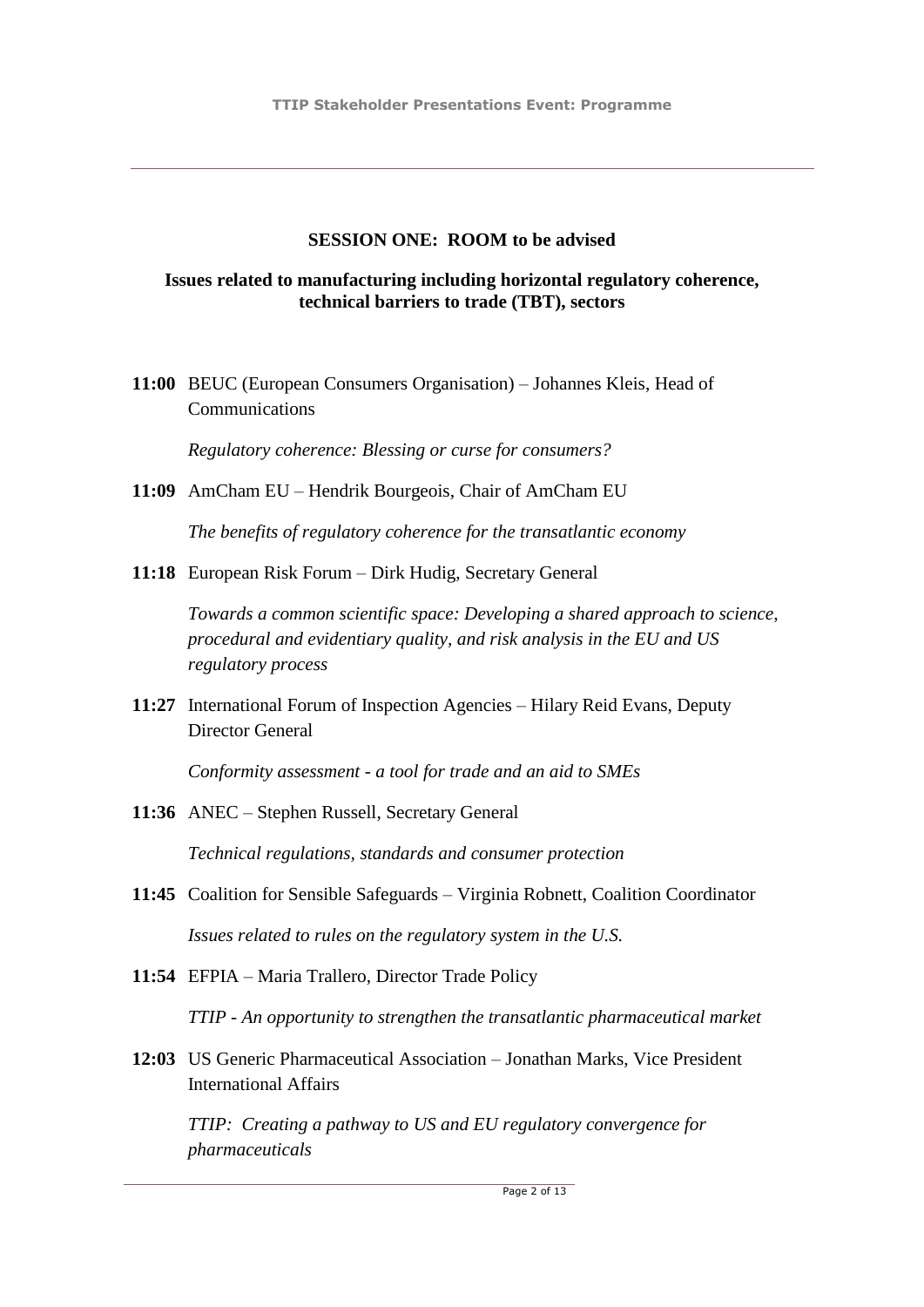- **12:12** European Generics Association Adrian van den Hoven, Director General *TTIP: an opportunity for the generic and biosimilar medicines sectors*
- **12:21** Cosmetics Europe Bertil Heerink, Director General *The opportunity to achieve regulatory convergence in cosmetics*
- **12:30** Centre for International Environmental Law (CIEL) Baskut Tuncak, Staff Attorney

*Chemicals regulation*

**12:39** CEFIC – Lena Perenius, Executive Director International Chemicals Management

*Chemical industry priorities in TTIP*

- **12:48** Polish Chamber of Chemical Industry Tomasz Zieliński *Impact of TTIP on Central European chemical industry*
- **12:57** Humane Society International Emily McIvor, Policy Director for Research and Toxicology

*Animal experimentation in product testing and animal protection in laboratories*

- **13:06** European Branded Clothing Alliance Richard Bullard *TTIP and the Global Value Chain for Branded Clothing*
- **13:15** Euratex Francesco Marchi, Director General *Barriers faced by European exporting SMEs in the textiles and clothing sector*
- **13:24** European Alcohol Policy Alliance Mariann Skar, Secretary General *Alcohol related measures*
- **13:33** Digital Europe John Higgins, Director General *ICT sector priorities: e-labelling and data flows*
- **13:42** Orgalime– Maria Sandqvist, Member of the Board *European engineering industry views on TTIP and regulatory aspects*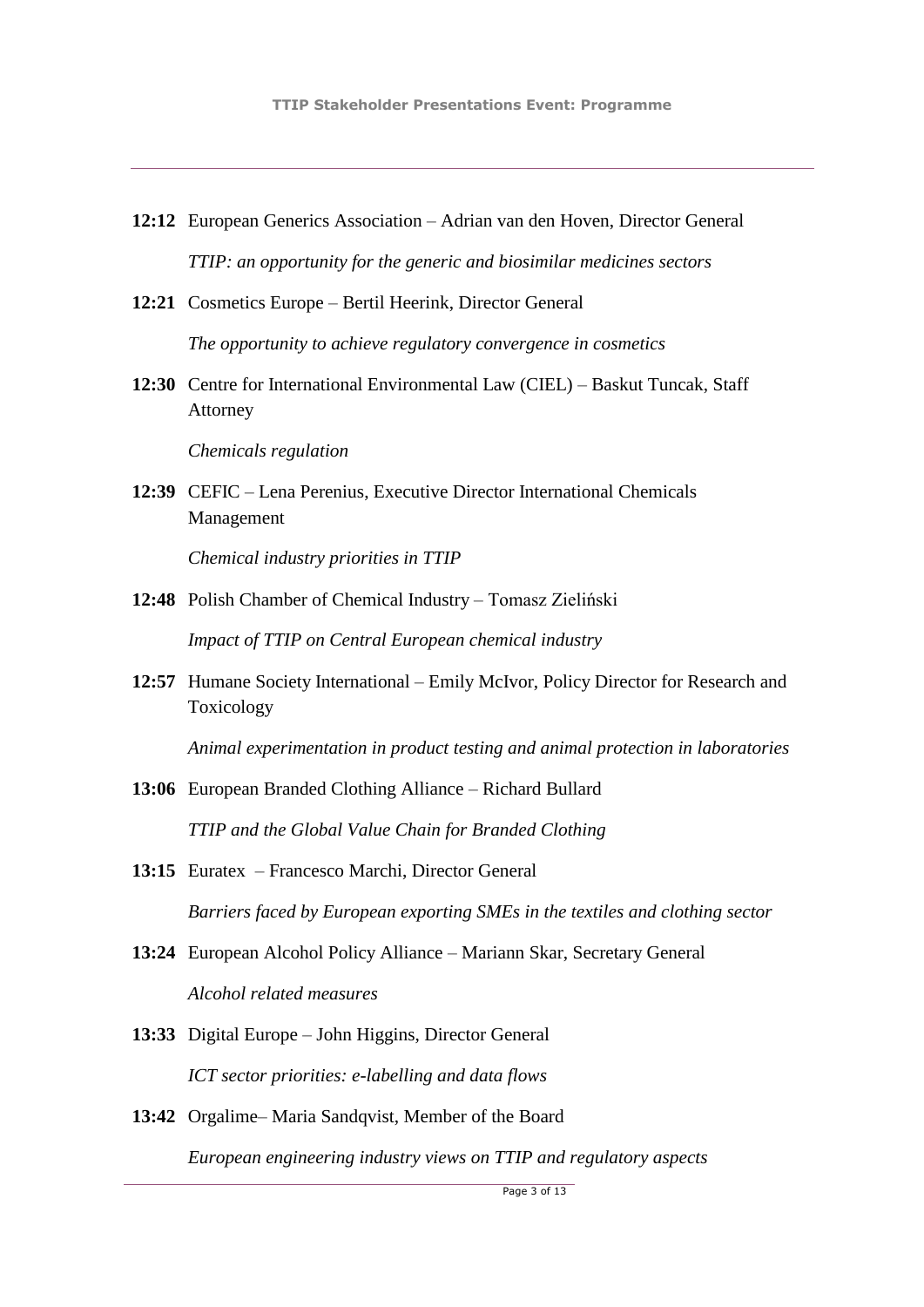**13:51** VDMA – Hermann Wegner

*Technical Barriers to Trade. Problems and possible ways to overcome them*

**14:00** CEMA – Gilles Dryancour, CEMA President

*Agricultural machinery: a model of successful transatlantic business integration and persisting regulatory gaps*

**14:09** Eurométaux – Elena Vyboldina, Head of International Trade and Economics

*Priorities of the EU Non-Ferrous Metals Industry within the EU-US TTIP negotiations* 

**14:18** ACEA – Erik Jonnaert, Secretary General

American Automotive Policy Council – Matthew Blunt

Alliance of Automobile Manufacturers Association – Scott Schmidt

*Joint request by the EU and US automobile industries on TTIP*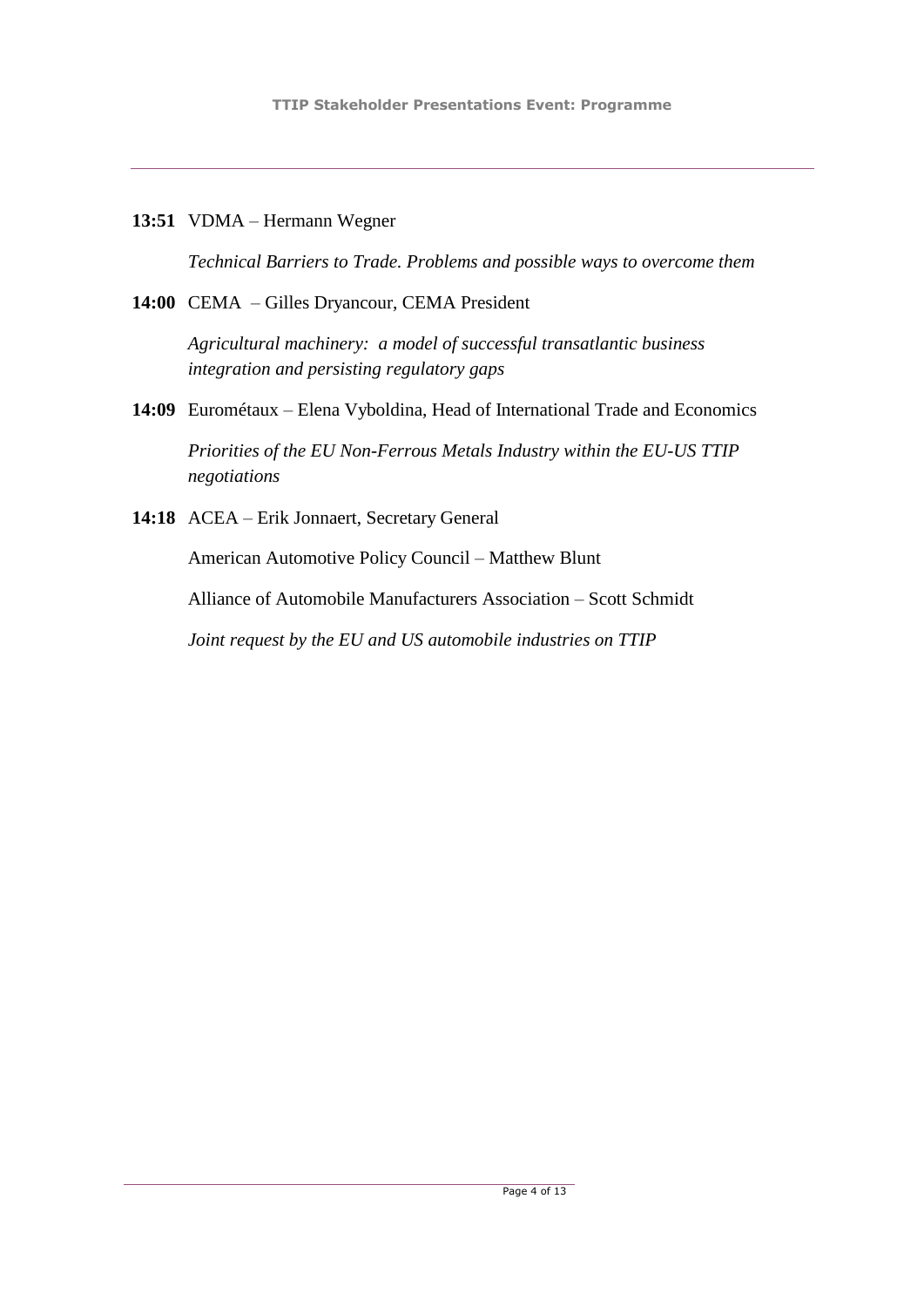### **SESSION TWO: ROOM to be advised**

## **Issues related to agriculture including agricultural market access, other regulatory issues and Geographical Indications**

**11:00** BEUC (European Consumers Organisation) – Camille Perrin, Senior Food Policy Officer

*Food regulatory issues in TTIP – The consumer perspective*

**11:09** CELCAA – Paul Rooke, President

*Achieving EU trade policy goals – a trade view*

**11:18** Eucolait – Jukka Likitalo, Legal and Policy Advisor

*The benefits of a liberalised transatlantic dairy market*

**11:27** US Dairy Export Council – Rocco Renaldi

*USDEC's TTIP priorities: Removing dairy trade barriers and ensuring the continued use of common food names*

**11:36** European Dairy Association – Bénédicte Masure, Deputy Secretary General

*Regulatory and market access issues for the European dairy sector*

**11:45** International Brotherhood of Teamsters – Michael F. Dolan, Legislative Representative

*Dairy market access and Geographic Indicators*

- **11:54** European Crop Protection Association Jean-Charles Bocquet, Director General *Opportunities for improving transatlantic regulatory cooperation in crop protection*
- **12:03** CropLife America Douglas T. Nelson, Sr. Advisor for Trade, Intellectual Property & Strategic Issues

*US-EU Agricultural Regulations: hazard vs. risk assessment*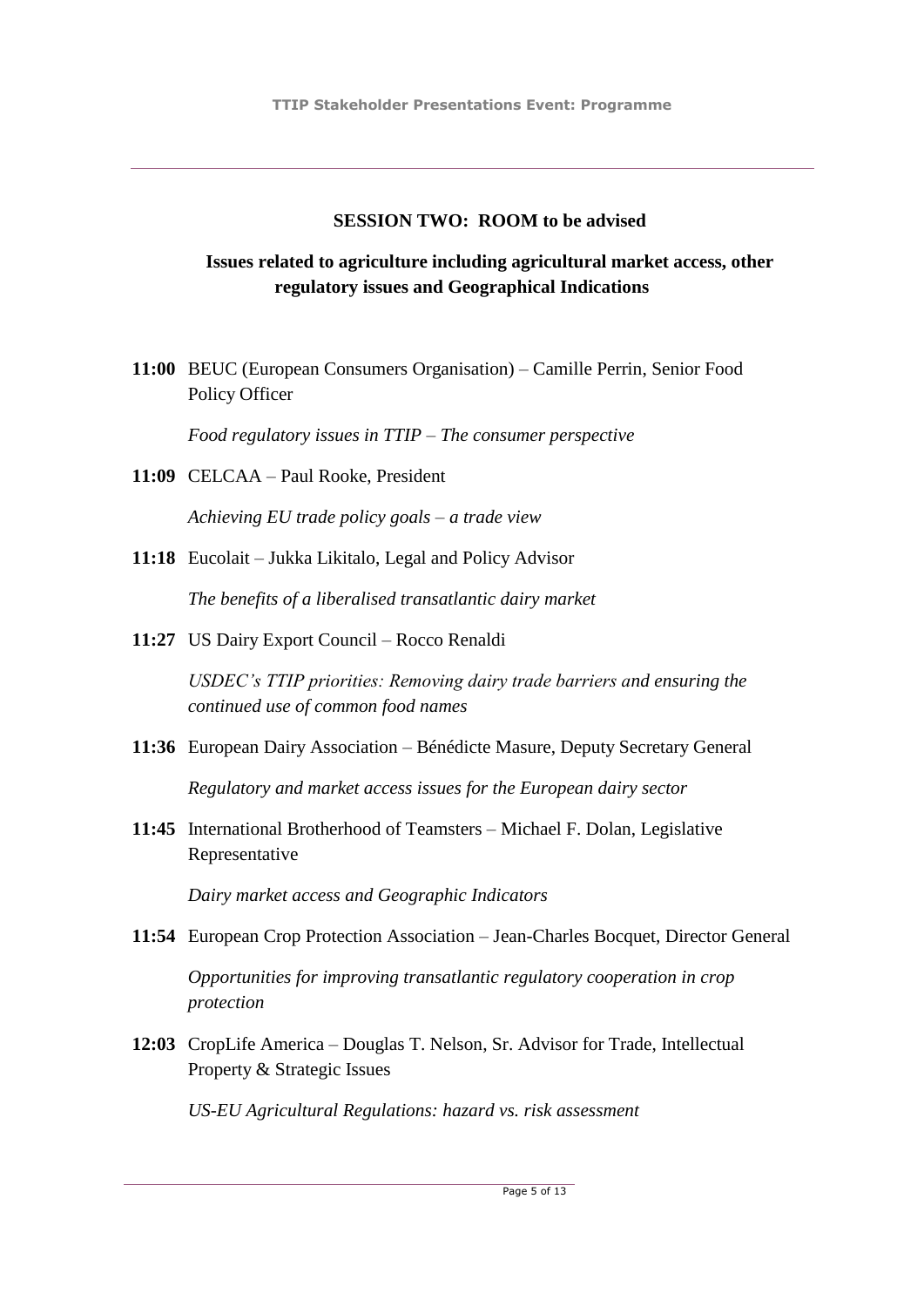- **12:12** US Grains Council Floyd Gaibler, Director of Trade and Biotechnology *Regulatory Harmonization: A Pathway to Global Food Security*
- **12:21** FoodDrinkEurope Louis Hinzen, Manager Economic Affairs

*Regulatory issues and non-tariff measures of importance to the European food and drink industry*

**12:30** National Family Farm Coalition – Katherine Ozer

*TTIP impacts on family farming and food sovereignty*

**12:39** US Institute for Agriculture and Trade Policy – Karen Hansen-Kuhn, Director of International Strategies

*Local Foods and Food Safety* 

- **12:48** oriGIn Massimo Vittori, Managing Director Geographical Indications
- **12:57** European Federation for Origin Wines Daniela Ida Zandona *Geographical indications for wines in TTIP*
- **13:06** spiritsEUROPE Marie Audren, Director Trade & Economic Affairs *spiritsEUROPE priorities for TTIP*
- **13:15** COPA COGECA Pekka Pesonen, Secretary General *Non-tariff barriers in the agriculture sector*
- **13:24** European Starch Industry Association Jamie Fortescue, Managing Director *EU starch industry and TTIP*
- **13:33** CEFS / CIBE Oscar Ruiz, Deputy Director CEFS *Sugar and TTIP*
- **13:42** ePURE Rob Vierhout, Secretary General *EU-US renewable ethanol: implications of trade liberalisation*

Page 6 of 13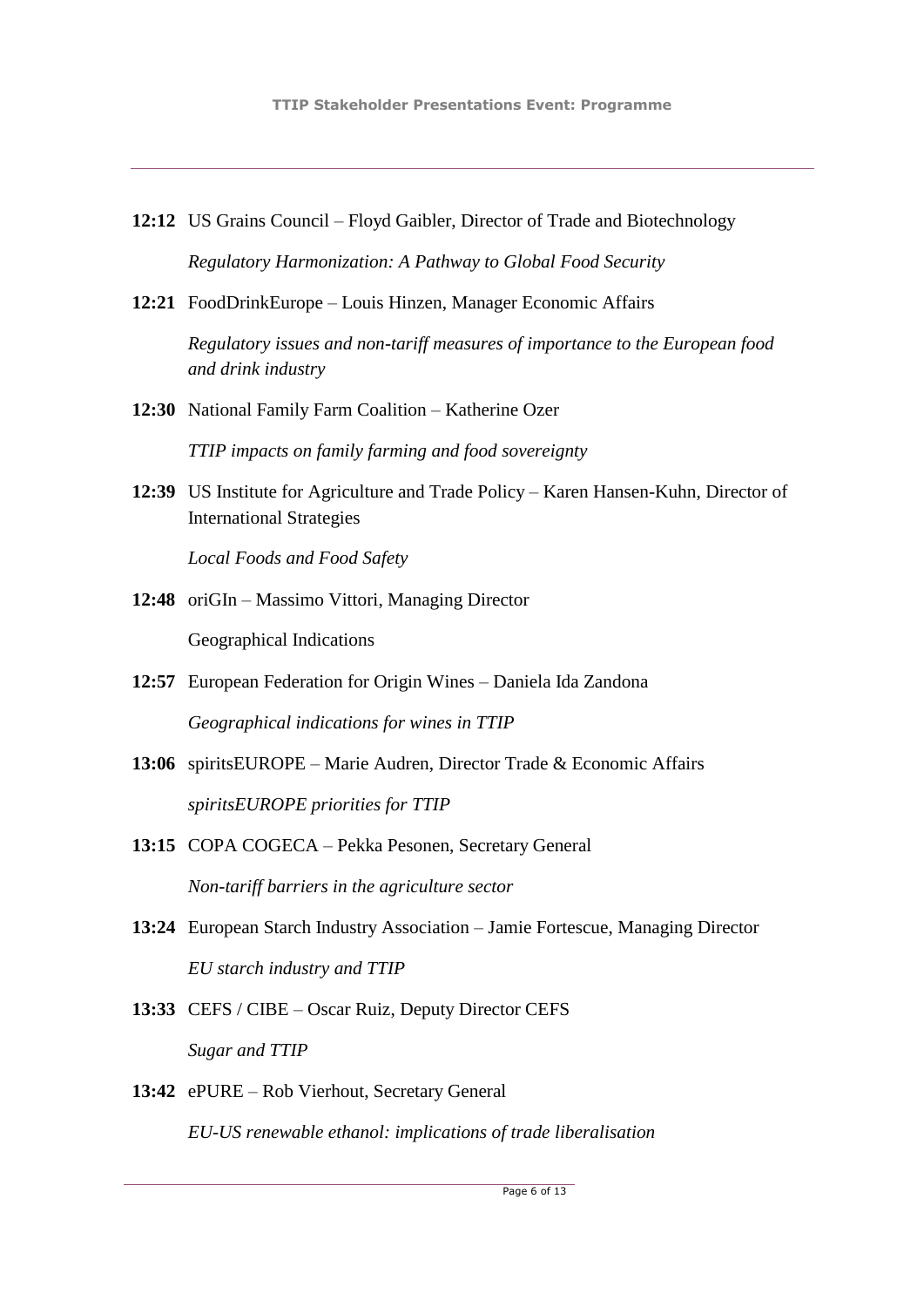- **13:51** US Meat Exports Federation John Brook, Regional Director *US beef and pork industries' expectations of TTIP*
- **14:00** Compassion in World Farming Olga Kikou, European Affairs Manager *Farm animal welfare and the EU-US trade agreement*
- **14:09** World Society for the Protection of Animals Emily Rees, EU Trade Specialist *Animal Protection in Transatlantic Trade*
- **14:18** FRUCOM Liam O'Gorman

*The position of European tree nut traders*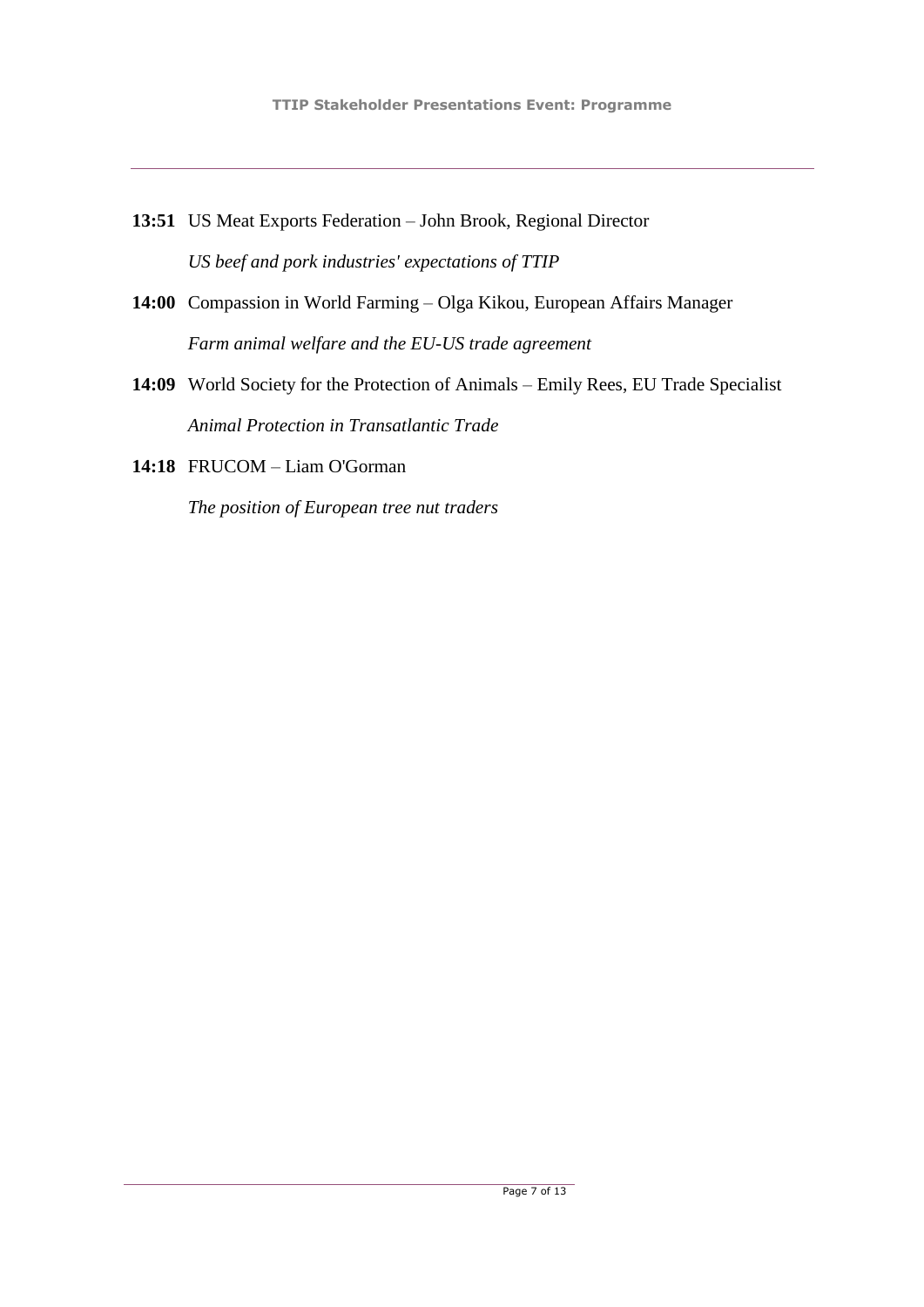#### **SESSION THREE: ROOM to be advised**

#### **Issues related to services, investment and public procurement**

**11:00** European Services Forum – Pascal Kerneis, Managing Director

*TTIP: High priorities for the European services companies*

**11:09** CEEP (European Centre of Employers and Enterprises providing Public Services) – Pazanne Dupont, Policy Officer

*Which future for Public Services in Europe – Remarks on the current TTIP negotiations*

**11:18** AFLCIO (America's Unions) – Celeste Drake, Trade & Globalization Policy Specialist

*Public services in TTIP*

**11:27** AFME (Association for Financial Markets in Europe) – Edward Bowles, Regional Head of Corporate & Public Affairs, Europe, Standard Chartered Bank

*Supporting growth: the better integration of EU-US financial markets under TTIP*

**11:36** Finance Watch – Aline Fares, Expertise & Campaign Coordinator

*Effective financial regulation and TTIP: questions from a public interest perspective*

**11:45** Insurance Europe – Jesus Cisneros, Policy Advisor

*Insurance and TTIP* 

**11:54** National Association of Consumer Advocates – Ira Rheingold, Executive **Director** 

*The potential impact of the TTIP on the necessary re-regulation of the post economic meltdown financial services industry*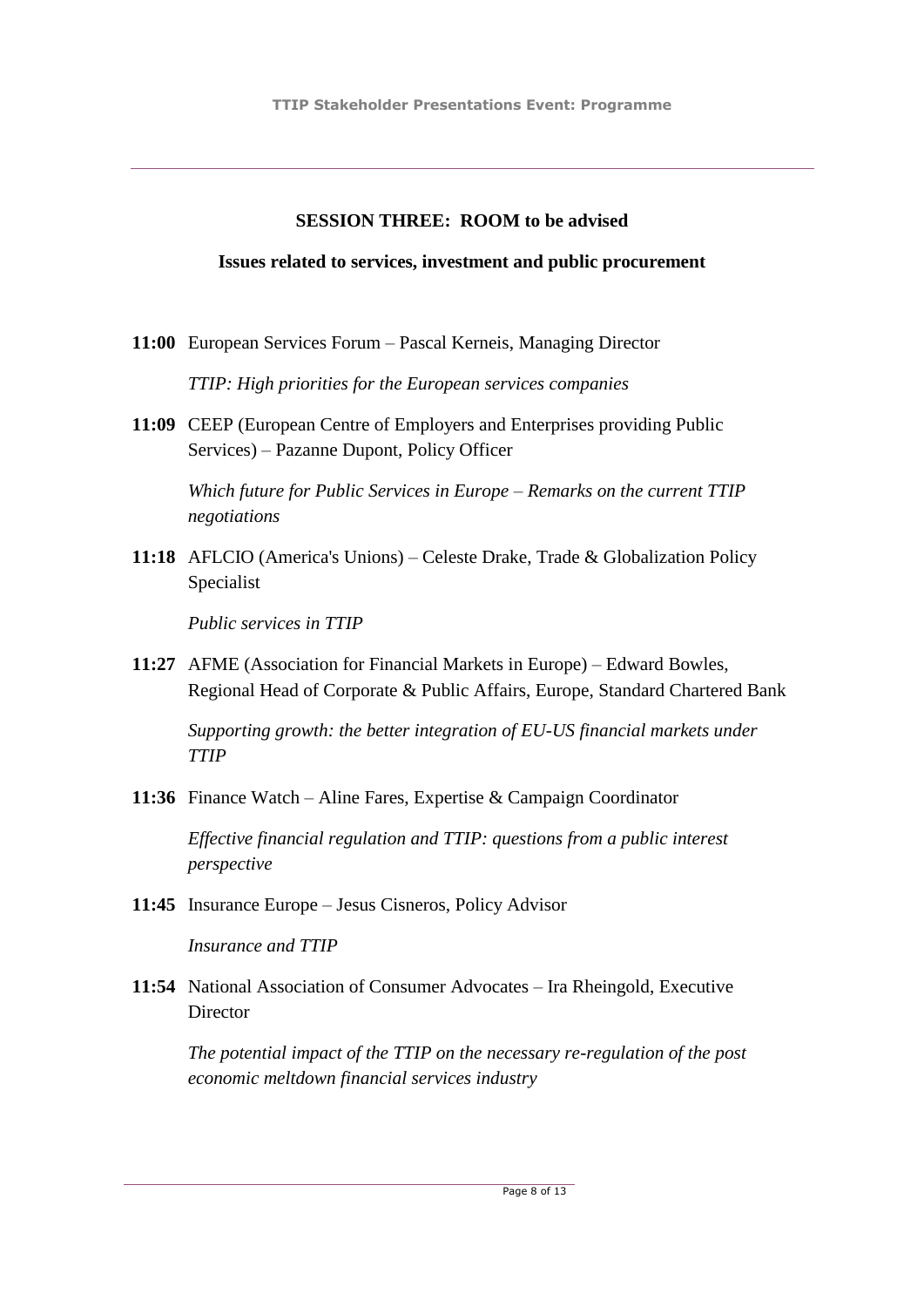**12:03** SOMO (Centre for Research on Multinational Corporations) – Myriam Vander Stichele, Senior Researcher

*Financial Services in TTIP: challenges and questions*

**12:12** SELDIA (European Direct Selling Association) – Maurits Bruggink, Executive **Director** 

*Asserting Direct Selling as a valuable distribution service within the Services Chapter of TTIP*

**12:21** The Law Society of England & Wales – Mickael Laurans, Advisor, International **Policy** 

*Tackling the lawyers' interests in the TTIP negotiations*

- **12:30** Centre national de coopération au développement Michael Cermak *Services, investment, public procurement and development*
- **12:39** ETNO David Frautschy

*Telecoms and TTIP*

**12:48** TechAmerica Europe – Erika Mann, Chair

*Tech and trade*

**12:57** BSA | The Software Alliance – Thomas Boué, Director, Government Affairs, EMEA

*TTIP and Digital Trade*

**13:06** BDEW German Association of Energy and Water Industries – Nadine Fischer, Policy Officer

*How water services in Europe could be affected from TTIP*

**13:15** Citizens Trade Campaign – Arthur Stamoulis

*U.S Political Demand for Unrestricted 'Buy America & 'Buy Local' Procurement Programs*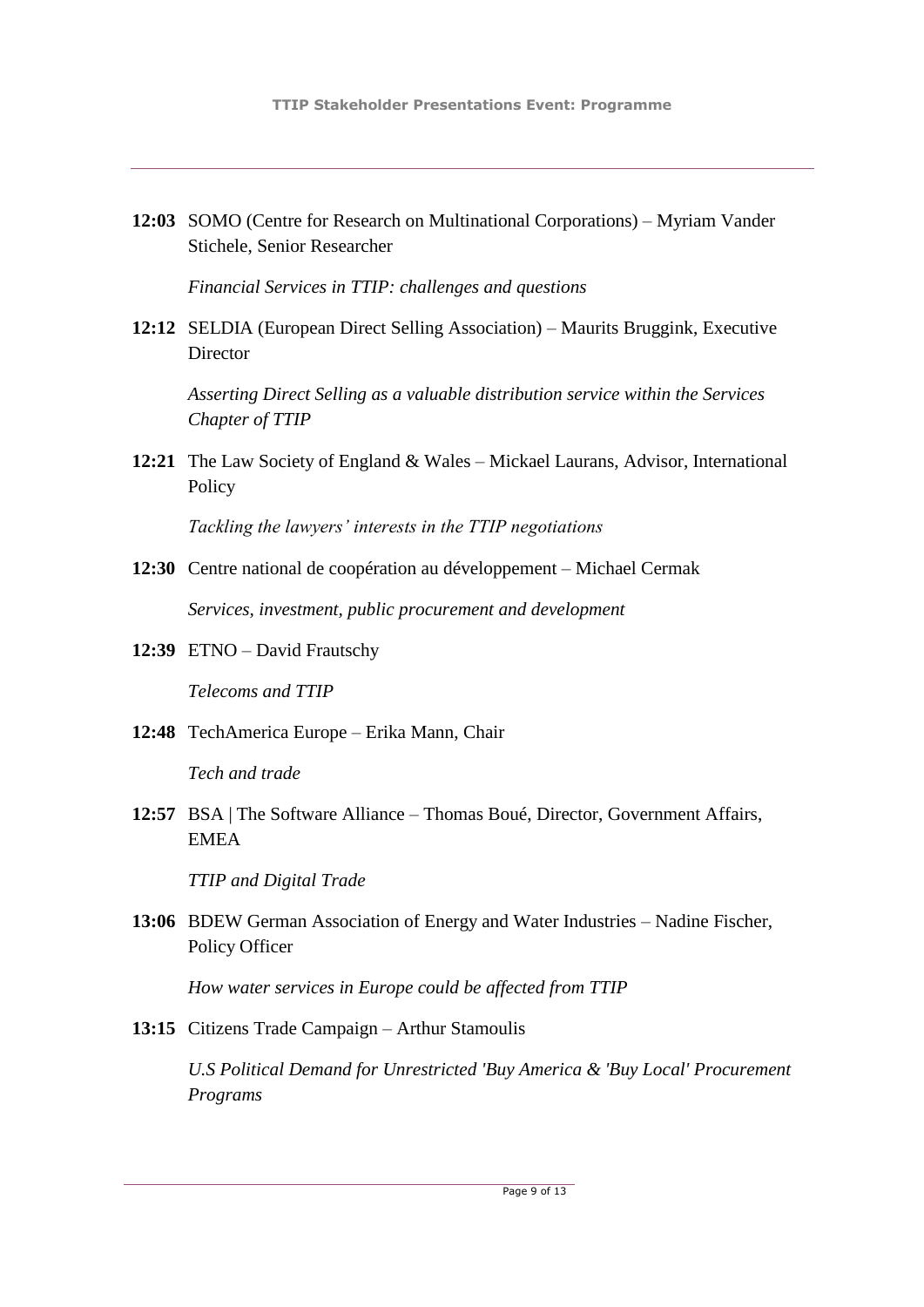- **13:24** UNIFE European Rail Industry Jonathan Nguyen, Public Affairs Manager *Public Procurement Stakes in TTIP – Position of the European Rail Industry*
- **13:33** European Services Strategy Unit Linda Kaucher

*Mode 4*

**13:42** US Chamber of Commerce – Peter Chase, Vice President, Europe, International Division

*Investment*

**13:50** Friends of the Earth Europe – Paul de Clerck

*Risks of ISDS* 

- **13:58** Businesseurope Luisa Santos, Director International Relations *Investment protection- what EU Business is looking for in TTIP*
- **14:06** Public Citizen's Global Trade Watch Melinda St Louis, Director International Programs

*Public Interest Critique of U.S. and EU Approaches to Investment* 

- **14:14** Federation of German Industries (BDI) Fabian Wendenburg *Investment protection*
- **14:22** Austrian Federal Chamber of Labour Gudrun Kainz

*ISDS*

**14:30** Austrian Federal Economic Chamber – Barbara Tasch-Ronner *Investment protection without ISDS is a toothless tiger*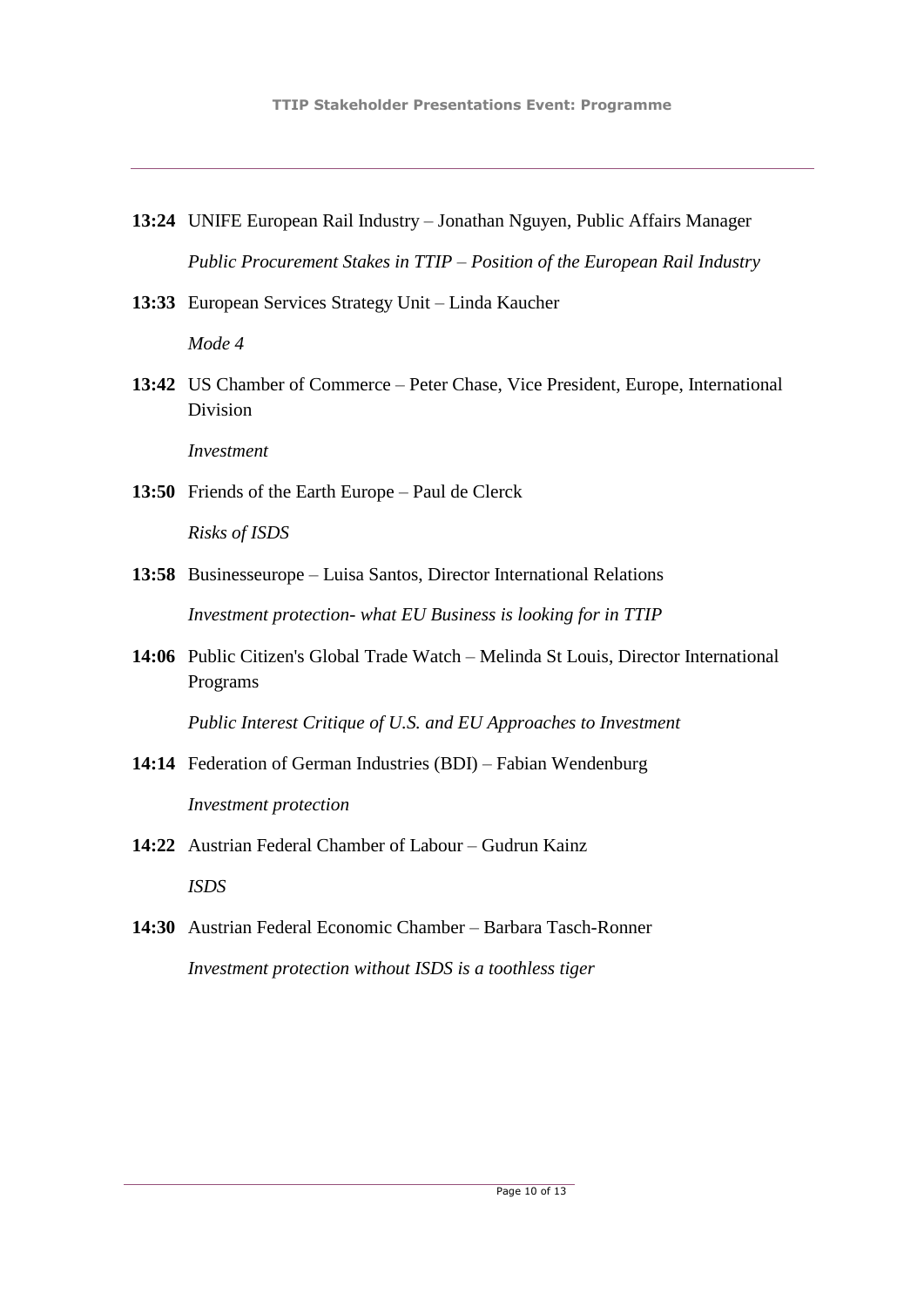#### **SESSION FOUR: ROOM to be advised**

**Issues related to rules – sustainable development, customs and trade facilitation, energy and raw materials, intellectual property, competition & state-owned enterprises (SOEs), small and medium enterprises (SMEs)**

**11:00** AmCham EU – Walter Van der Meiren, Chair of the AmCham EU Customs and Trade Facilitation Committee

*Transatlantic customs modernisation - a critical element of the TTIP's success*

**11:09** UEAPME – Sabine Erkens, Advisor Legal Affairs

*SMEs and TTIP*

**11:18** eBay Inc. – Hanne Melin, Policy Strategy Counsel and Head eBay Inc. Public Policy Lab EMEA

*Enabling SMEs*

**11:27** EUROCHAMBRES – Felix Neugart, Managing Director, German Chambers (DIHK)

*SMEs*

**11:36** ITUC International Trade Union Confederation – Yorgos Altintzís, Policy **Officer** 

*Sustainable development*

**11:45** ACV-CSC – Renaat Hanssens, Advisor

*View of trade unions concerning labour rights in the sustainable development chapter*

**11:54** Austrian Federal Chamber of Labour – Nikolai Soukup

*Sustainable development in TTIP: An issue subordinate to commercial interests?*

**12:03** Swedish National Trade Unions (LO, TCO, Saco) – Asa Ehinger Berling, International Secretary

*Swedish trade union perspective on TTIP*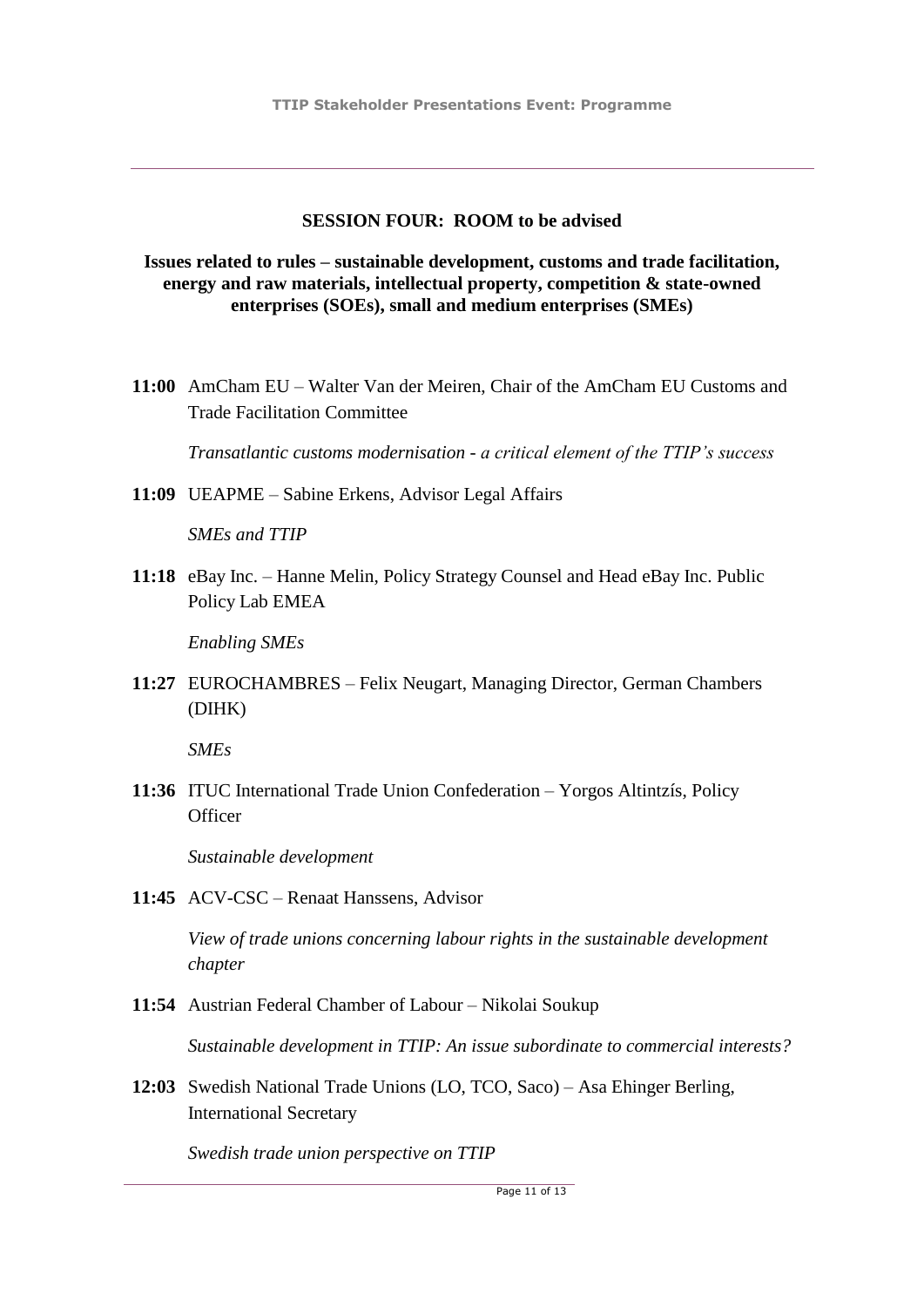**12:12** OCEANA – Vanya Vulperhorst, Policy Advisor

*Fisheries in TTIP: sustainability, traceability and subsidies*

**12:21** Fertilizers Europe – Sean Mackle, Director, Trade & Economic Policy

*Energy chapter and need for CCT tariff protection on a limited number of end fertilizer products*

**12:30** Central Europe Energy Partners – Jakub Przyborowicz, Senior Specialist

*Rules of origin, working and professional transfers, EU equipment export to US, US shipping rules, conflict minerals, carbon emission regulation, electricity and natural gas referring to TTIP*

**12:39** American Fuel and Petrochemical Association – David N. Friedman, Vice President Regulatory Affairs

*Energy matters*

**12:48** Sierra Club – Ilana Solomon, Director, Responsible Trade Program

*Environment and energy in TTIP*

**12:57** Beryllium Science & Technology Association – Maurits Bruggink, Director EU Affairs

*Aligning EU and US trade policies interests for Critical Raw Materials* 

**13:06** European Public Health Alliance (EPHA) – Leonardo Palumbo, Policy Coordinator for EU Affairs and Governance

*EPHA interests in TTIP*

13:15 Center for Digital Democracy – Jeffrey Chester, Executive Director

*The Unchecked Growth of U.S. Digital Data Collection Practices, limits to US Regulatory Oversight on Privacy, and its impact on Transatlantic citizens and consumers*

**13:24** ifrro, International Federation of Reproduction Rights Organisations – Olav Stokkmo, Chief Executive

*The importance of trade in copyright and collective management*